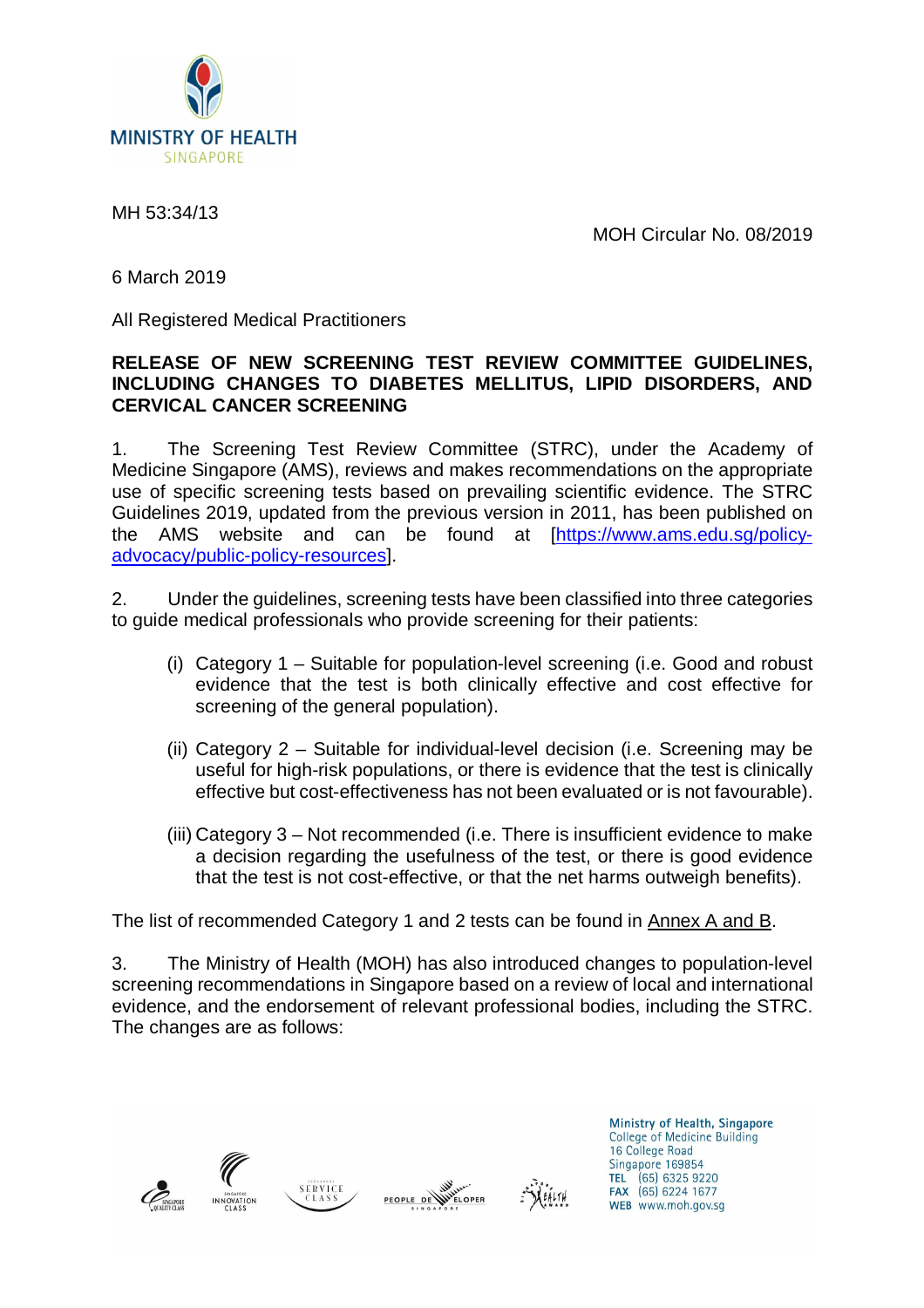- (i) Use of HbA1c as an alternative screening test for diabetes mellitus (in addition to Fasting Plasma Glucose, which remains one of the recommended tests) (See Annex C for details).
- (ii) Use of non-fasting lipid profile as an alternative initial screening test for lipid disorders (in addition to fasting lipid profile, which remains one of the recommended tests) (See Annex D for details).
- (iii) Use of the Human Papillomavirus (HPV) test as the new primary screening test (instead of Pap smear) for cervical cancer, for women aged 30 years and above (See Annex E for details).

The alternate screening tests for diabetes mellitus and lipid disorders could facilitate opportunistic screening. The new HPV test for cervical cancer screening has better sensitivity and reduces frequency of screening for women aged 30 years and above.

4. Recommendations reflected in this circular are effective immediately. However, under the Screen for Life (SFL) Programme, subsidies for the above mentioned tests will only be available from 7 May 2019 onwards. For Community Health Assist Scheme (CHAS) General Practitioners (GP), you will also receive a separate circular which will provide more details on the corresponding operational changes to the SFL programme, in view of the revised population-level screening recommendations as detailed in para 2.

5. Please email [MOH\\_INFO@moh.gov.sg,](mailto:MOH_INFO@moh.gov.sg,) should you require further clarifications.

Thank you.

A/PROF BENJAMIN ONG DIRECTOR OF MEDICAL SERVICES MINISTRY OF HEALTH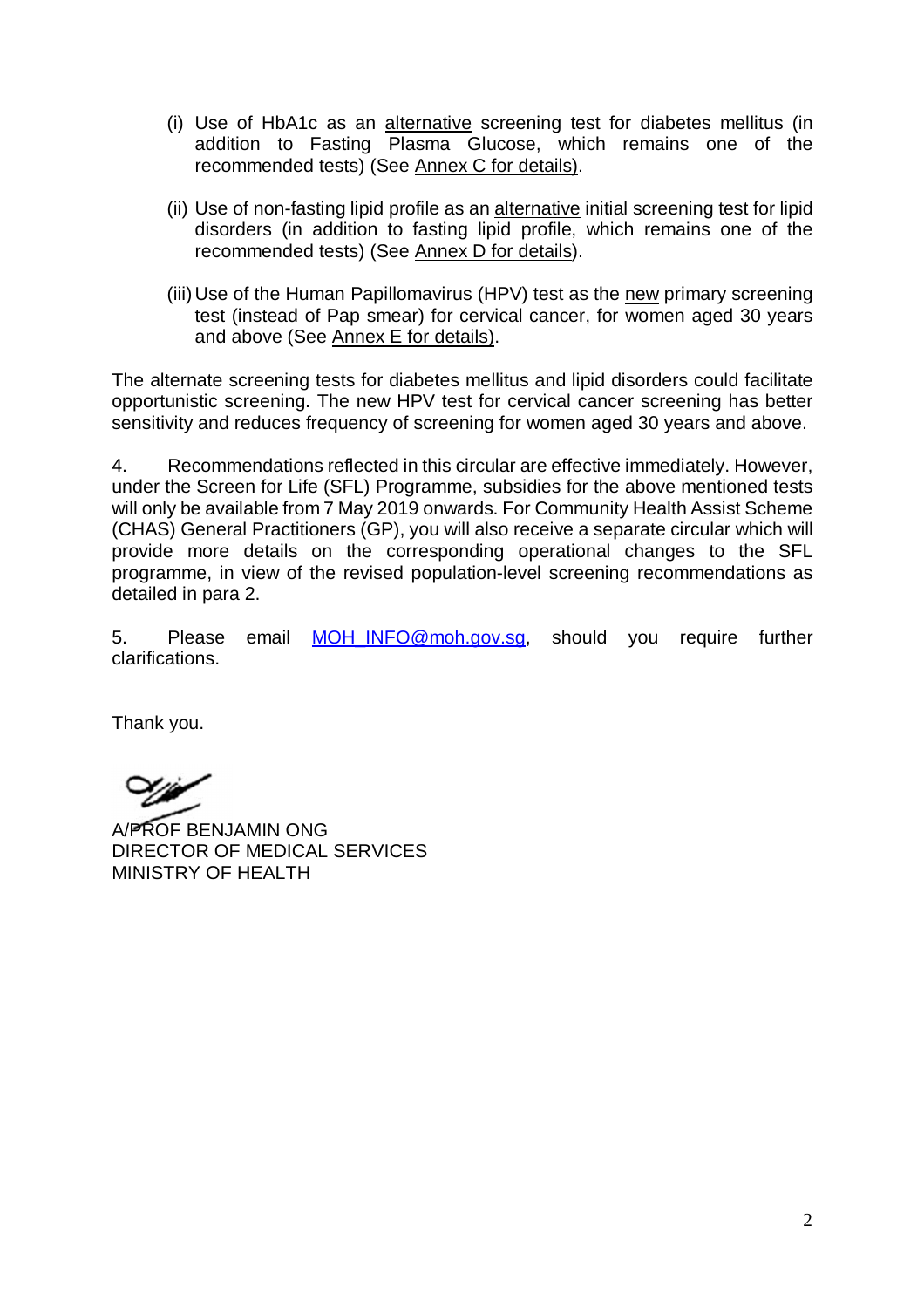# **ANNEX A**

# **LIST OF CATEGORY 1 SCREENING TESTS<sup>1</sup>**

| No.            | <b>Screening Test</b>                                | <b>Disease</b>                                                             | Age Group                                                           |
|----------------|------------------------------------------------------|----------------------------------------------------------------------------|---------------------------------------------------------------------|
| $\mathbf{1}$   | Audiometry                                           | Hearing loss in neonates                                                   | All neonates                                                        |
| $\overline{2}$ | <b>Blood pressure</b><br>measurement                 | Hypertension                                                               | Individuals aged 18 yrs<br>and above                                |
| 3              | Body Mass Index (BMI)                                | Obesity                                                                    | Individuals aged 18 yrs<br>and above                                |
| 4              | Colonoscopy <sup>2</sup>                             | Colorectal cancer                                                          | Individuals aged 50 yrs<br>and above                                |
| 5              | Faecal Immunochemical<br>Test <sup>3</sup> (FIT)     | Colorectal cancer                                                          | Individuals aged 50 yrs<br>and above                                |
| 6              | Fasting blood glucose                                | <b>Diabetes Mellitus</b>                                                   | Individuals aged 40 yrs<br>and above                                |
| $\overline{7}$ | Glycated Haemoglobin<br>(HbA1c)                      | <b>Diabetes Mellitus</b>                                                   | Individuals aged 40 yrs<br>and above                                |
| 8              | <b>Fasting Lipids</b>                                | Hyperlipidaemia                                                            | Individuals aged 40 yrs<br>and above                                |
| 9              | Non-fasting Lipids                                   | Hyperlipidaemia                                                            | Individuals aged 40 yrs<br>and above                                |
| 10             | G6PD screen with cord<br>blood                       | G6PD deficiency in<br>neonates                                             | All neonates                                                        |
| 11             | Human Papillomavirus<br>(HPV) DNA test               | Cervical dysplasia/<br>cervical intraepithelial<br>lesion /cervical cancer | Women aged 30 years<br>and above who ever<br>had sexual intercourse |
| 12             | Mammogram                                            | <b>Breast cancer</b>                                                       | Women aged 50-69 yrs                                                |
| 13             | Metabolic Screen (Tandem<br>Mass Spectrometry (TMS)) | Inborn Errors of<br>Metabolism (IEM)                                       | All neonates                                                        |
| 14             | Pap Smear                                            | Cervical dysplasia/<br>cervical intraepithelial<br>lesion /cervical cancer | Women aged 25 to 29<br>years who ever had<br>sexual intercourse     |
| 15             | Spinal screening<br>(Scoliometer)                    | <b>Scoliosis</b>                                                           | All individuals during the<br>early adolescent years                |
| 16             | <b>Thyroid Function Test (TFT)</b>                   | Primary hypothyroidism<br>in neonates                                      | All neonates                                                        |
| 17             | Vision acuity test                                   | Developmental vision<br>disorder (in children)                             | Children aged 3 years<br>and above                                  |
| 18             | <b>Waist Circumference</b>                           | Obesity                                                                    | Individuals aged 18 yrs<br>and above                                |

<sup>&</sup>lt;sup>1</sup> Category 1 screening tests are suitable for population-level screening; there is good and robust evidence that these tests are clinically effective and cost effective for use at the population level. <sup>2,3</sup> Either an annual FIT or a 10-yearly colonoscopy is recommended for colorectal cancer screening in an average-risk individual aged 50 years and above.

 $\overline{a}$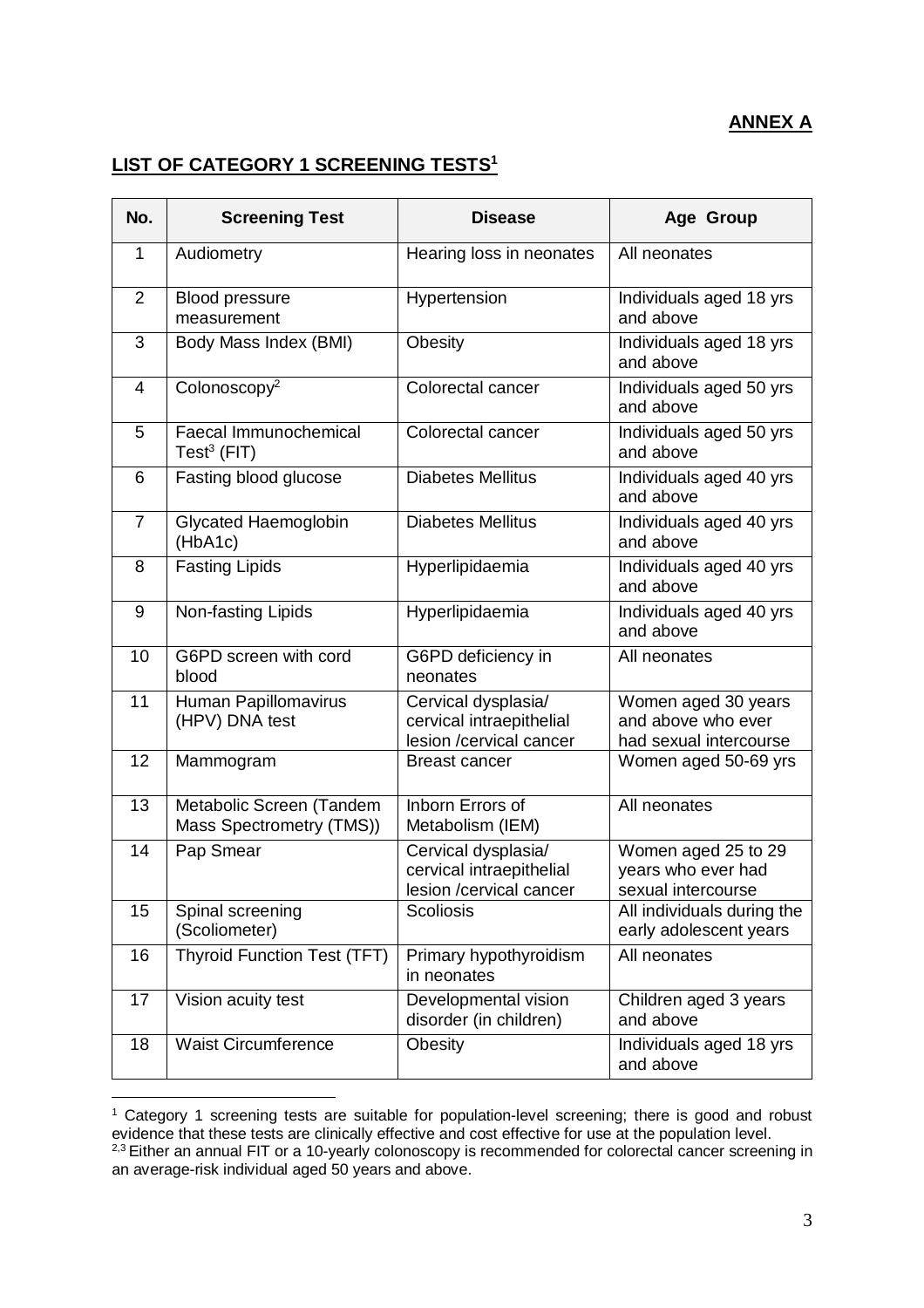

 $\overline{a}$ 

### **ANNEX B**

## **LIST OF CATEGORY 2 SCREENING TESTS<sup>4</sup>**

| No.         | <b>Screening Test</b>                            | <b>Disease</b>                | <b>High Risk Group</b>                                                                                                                                        |
|-------------|--------------------------------------------------|-------------------------------|---------------------------------------------------------------------------------------------------------------------------------------------------------------|
|             | Abdominal Ultrasonography                        | Abdominal Aortic Aneurysm     | Men aged 65 to 75 who have ever smoked                                                                                                                        |
|             | Alpha-Fetoprotein                                | Liver cancer                  | Hepatitis B carrier or individuals with liver cirrhosis                                                                                                       |
| 3.          | Ankle Brachial Index                             | Peripheral vascular disease   | Individuals with diabetes mellitus; Individuals aged 50-70 yrs and are smokers or<br>with both hypertension and hyperlipidaemia                               |
| 4.          | Antenatal and pregnancy                          | Antenatal and foetal          | All pregnant women                                                                                                                                            |
|             | screening tests                                  | abnormalities (Congenital)    |                                                                                                                                                               |
| 5.          | Apolipoprotein A and B                           | <b>Coronary Heart Disease</b> | Individuals with intermediate coronary heart disease risk                                                                                                     |
| 6.          | Audiometry                                       | Hearing loss in Adults        | Individuals exposed to excessive noise                                                                                                                        |
|             | Bone mineral density scan                        | Osteoporosis                  | Individuals with high osteoporosis risk e.g. high OSTA score                                                                                                  |
| 8.          | Chest X-ray                                      | Tuberculosis (TB)             | Close Contacts; Foreigners from countries with high disease prevalence                                                                                        |
| 9.          | CT Colonography                                  | Colorectal cancer             | Individuals above 50 yrs not going for screening colonoscopy or FIT                                                                                           |
| 10.1        | CT Coronary Calcium Score                        | <b>Coronary Heart Disease</b> | Individuals with intermediate coronary heart disease risk                                                                                                     |
| $\mathbf 1$ | Down Syndrome Screening                          | Down Syndrome                 | All pregnant women                                                                                                                                            |
| 12.         | Electrocardiography                              | <b>Coronary Heart Disease</b> | Individuals with intermediate coronary heart disease risk                                                                                                     |
| 13.         | Faecal Immunochemical Test<br>$(FIT)$ – DNA test | Colorectal cancer             | Individuals aged 50 yrs and above                                                                                                                             |
| 14.l        | <b>Full Blood Count</b>                          | Anaemia (Iron-deficiency)     | All pregnant women, women of childbearing age, high risk infants, high risk children                                                                          |
| 15.         | Hepatitis B screen                               | Hepatitis B infection         | All pregnant women; Asymptomatic Singapore residents with no known hepatitis B<br>carrier status and have not been previously vaccinated; Healthcare workers; |

<sup>4</sup> Category 2 screening tests are suitable for individual-level decisions; the screening tests may be useful for high-risk populations, or there is evidence that the screening tests are effective, but favourable cost-effectiveness has not been established.



Ministry of Health, Singapore<br>College of Medicine Building 16 College Road<br>Singapore 169854 TEL (65) 6325 9220<br>FAX (65) 6224 1677 WEB www.moh.gov.sq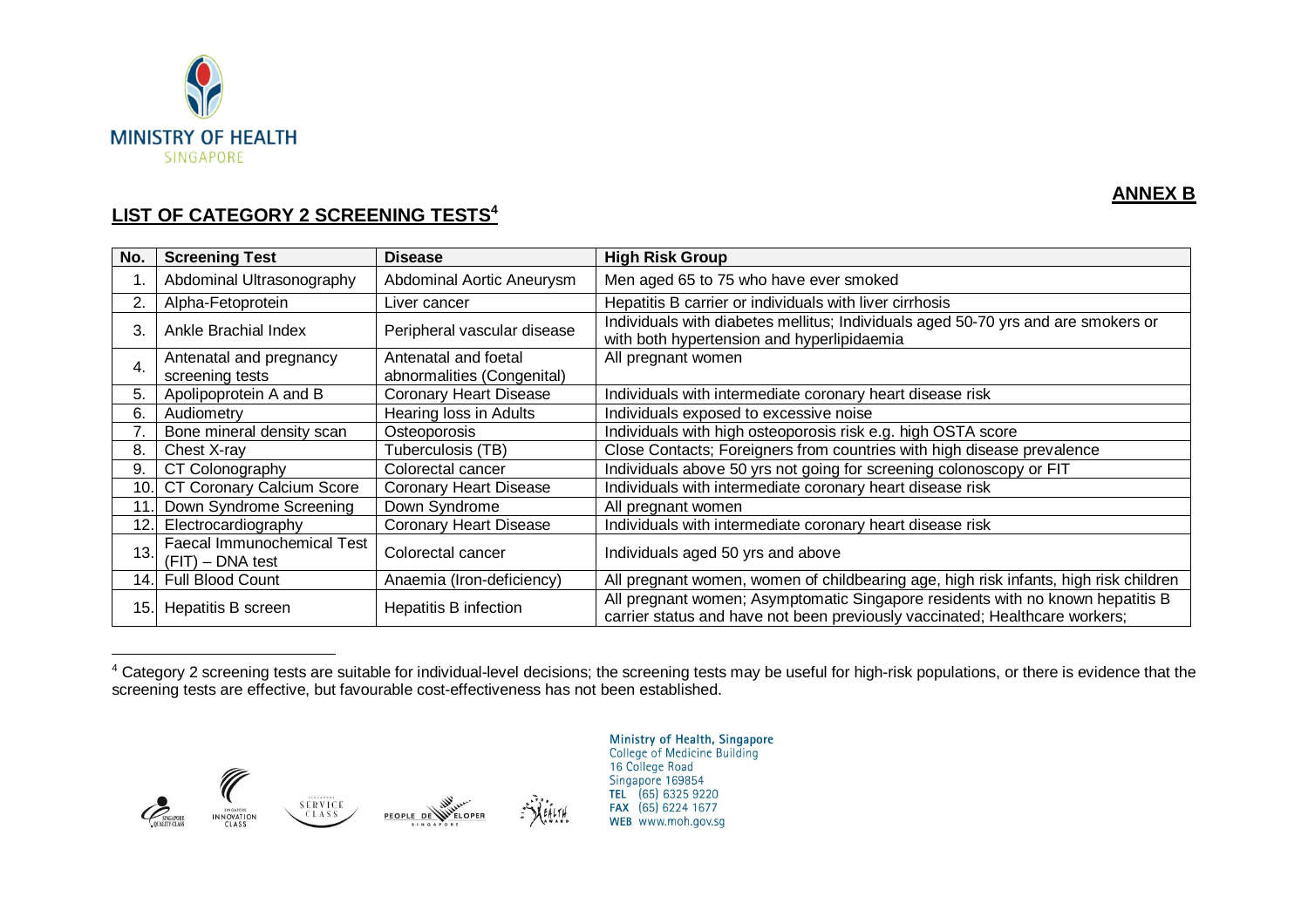| No. | <b>Screening Test</b>                        | <b>Disease</b>                            | <b>High Risk Group</b>                                                                                                                                                                                                                                                                                                                                                     |
|-----|----------------------------------------------|-------------------------------------------|----------------------------------------------------------------------------------------------------------------------------------------------------------------------------------------------------------------------------------------------------------------------------------------------------------------------------------------------------------------------------|
|     |                                              |                                           | Immigrants from countries where Hepatitis B is endemic; Individuals with known<br>exposure to HBV; Individuals on chronic hemodialysis; Intravenous drug abusers;                                                                                                                                                                                                          |
|     |                                              |                                           | Individuals who have undergone invasive procedures in healthcare facilities with                                                                                                                                                                                                                                                                                           |
|     |                                              |                                           | inadequate infection control practices; Individuals with HBV-positive or at-risk sex                                                                                                                                                                                                                                                                                       |
|     |                                              |                                           | partners; HIV patients                                                                                                                                                                                                                                                                                                                                                     |
|     | 16. Hepatitis C screen                       | Hepatitis C infection                     | Children born to HCV-positive mothers; Individuals with known exposure to HCV;<br>Individuals on chronic hemodialysis; Intravenous drug abusers; Individuals who<br>have undergone invasive procedures in healthcare facilities with inadequate<br>infection control practices; Individuals with HCV-positive or at-risk sex partners;<br>Healthcare workers; HIV patients |
| 17. | hsCRP                                        | <b>Coronary Heart Disease</b>             | Individuals with intermediate coronary heart disease risk                                                                                                                                                                                                                                                                                                                  |
| 18. | Human Immunodeficiency<br>Virus (HIV) screen | Human Immunodeficiency<br>Virus Infection | All pregnant women; Healthcare workers; Individuals with active TB infection;<br>Individuals with at-risk sexual behaviour; Intravenous drug abusers, Individuals with<br>HIV-positive or at-risk sex partners; Individuals with known HIV exposure                                                                                                                        |
| 19. | Interferon-gamma release<br>assay            | Tuberculosis (TB)                         | Close contacts of TB; High-risk individuals: HIV, patients receiving anti-TNF agents,<br>dialysis, transplants (solid organ and haematological)                                                                                                                                                                                                                            |
| 20. | Kidney function test                         | Kidney disorder/ dysfunction              | Individuals with diabetes mellitus or hypertension or cardiovascular disease;<br>Individuals aged 50 yrs and above who are smokers; Individuals with a family<br>history of end-stage renal failure                                                                                                                                                                        |
| 21. | Low-dose CT screening                        | Lung cancer                               | Individuals aged between 55-74 who have smoked ≥ 30 pack years and are<br>continuing to smoke; Individuals aged between 55-74 who have smoked ≥ 30 pack<br>years but quit <15 years ago                                                                                                                                                                                    |
| 22. | MRI/ MRA brain                               | Cerebral aneurysm                         | Individuals with a personal or family history of 2 or more first-degree relatives with<br>subarachnoid haemorrhage; Individuals with autosomal dominant polycystic kidney<br>disease                                                                                                                                                                                       |
| 23. | <b>MRI Breast</b>                            | <b>Breast cancer</b>                      | Proven BRCA carriers; Women at high genetic risk for breast cancer;<br>Women with breast injection augmentation that severely impairs evaluation of the<br>breasts on mammography and sonography                                                                                                                                                                           |
| 24. | Nasopharyngoscopy                            | Nasopharyngeal carcinoma                  | Individuals with a first degree relative with Nasopharyngeal carcinoma                                                                                                                                                                                                                                                                                                     |
| 25. | Oesophago- gastro<br>Duodenoscopy            | Gastric cancer                            | Individuals with Hereditary Non-Polyposis Colon cancer or Lynch Syndrome                                                                                                                                                                                                                                                                                                   |
| 26. | Pelvis X-ray (Antero-<br>posterior)          | Spastic hip displacement                  | Children with cerebral palsy                                                                                                                                                                                                                                                                                                                                               |
| 27. | Prostate-Specific Antigen<br>(PSA)           | Prostate cancer                           | Men aged 50-70 yrs; High-risk men such as men with a strong family history of<br>prostate cancer may be offered screening at an earlier age                                                                                                                                                                                                                                |
|     | 28. Retinal Fundal Photography               | Diabetic retinopathy                      | All individuals with diabetes mellitus                                                                                                                                                                                                                                                                                                                                     |
| 29. | ROP screen                                   | Retinopathy of prematurity                | Infants with birth weight <1500g; Gestational age < 32 wks; Prolonged oxygen use                                                                                                                                                                                                                                                                                           |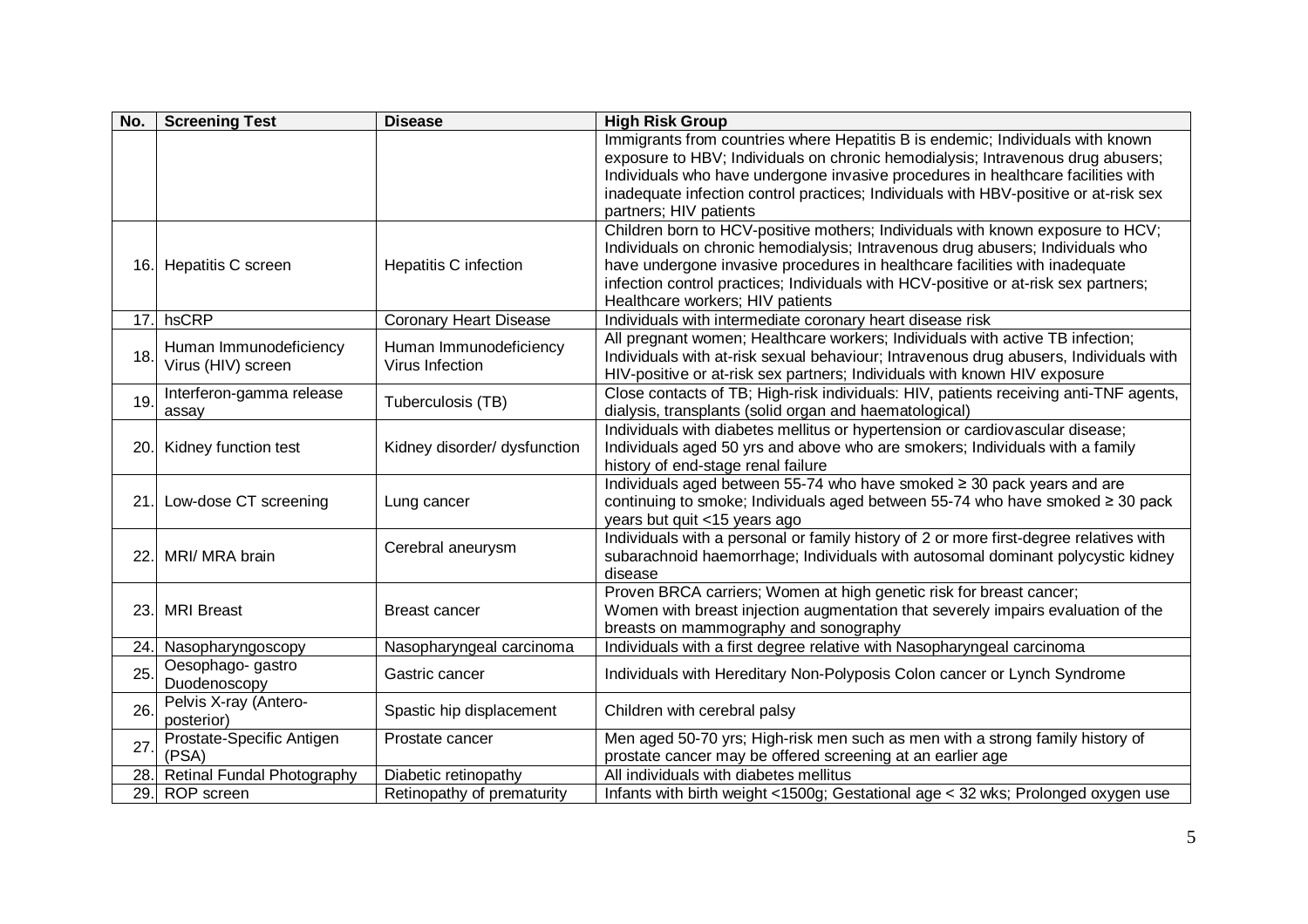| No. | <b>Screening Test</b>                                                                   | <b>Disease</b>                                 | <b>High Risk Group</b>                                                                                                                                                                              |
|-----|-----------------------------------------------------------------------------------------|------------------------------------------------|-----------------------------------------------------------------------------------------------------------------------------------------------------------------------------------------------------|
| 30. | Rubella serology                                                                        | Rubella                                        | All pregnant women                                                                                                                                                                                  |
| 31  | Stool for ova, cyst and<br>parasites                                                    | Intestinal parasitic infection                 | Immigrants from countries with high disease prevalence                                                                                                                                              |
| 32. | Syphilis Enzyme<br>Immunoassay (EIA)                                                    | <b>Syphilis</b>                                | All pregnant women; Individuals with at-risk sexual behavior; HIV patients                                                                                                                          |
| 33. | Thalassemia screen                                                                      | Thalassemia                                    | Pregnant women from ethnic groups with high disease prevalence; Individuals with<br>a family history of Thalassemia                                                                                 |
| 34. | Thyroid Function Test (TFT)                                                             | Thyroid disorder                               | Obese individuals; Individuals with autoimmune disease; Pregnant women with<br>diabetes mellitus or adrenal disease                                                                                 |
| 35. | <b>Transvaginal Ultrasound</b>                                                          | Ovarian cancer                                 | <b>BRCA</b> carriers                                                                                                                                                                                |
| 36. | Treponema Pallidium Particle<br>Agglutination / Treponema<br>Pallidum Haemagglutination | Syphilis                                       | All pregnant women; Individuals with at-risk sexual behaviour                                                                                                                                       |
| 37. | <b>Treadmill Stress Test</b>                                                            | <b>Coronary Heart Disease</b>                  | Individuals with an intermediate coronary heart disease risk                                                                                                                                        |
| 38. | <b>Tuberculin Skin Test</b>                                                             | Tuberculosis                                   | Close contacts of TB                                                                                                                                                                                |
| 39. | Tumour marker for NPC<br>(EBV-EA-EBNA-1)                                                | Nasopharyngeal Carcinoma<br>(NPC)              | Individuals with a first degree relative with NPC                                                                                                                                                   |
| 40. | <b>Ultrasound Hepatobiliary</b><br><b>System</b>                                        | Liver cancer                                   | Hepatitis B carriers; Individuals with liver cirrhosis                                                                                                                                              |
| 41. | Ultrasound pelvis                                                                       | Endometrial cancer                             | Individuals with Hereditary non-polyposis Colon cancer or Lynch syndrome                                                                                                                            |
| 42. | Urine analysis                                                                          | Kidney disorder/ dysfunction                   | Individuals with diabetes mellitus or hypertension or cardiovascular disease;<br>Individuals aged 50 yrs and above who are smokers; Individuals with a family<br>history of end-stage renal failure |
| 43. | Urine or cervical/urethral<br>swab for PCR                                              | Chlamydia and Gonorrohea                       | Individuals with at-risk sexual behaviour                                                                                                                                                           |
| 44. | Urine microalbumin/<br>creatinine ratio                                                 | Diabetic albuminuria/<br>nephropathy           | All individuals with diabetes mellitus                                                                                                                                                              |
| 45. | Vaginal and rectal swab                                                                 | Maternal colonisation with<br>GBS in pregnancy | All pregnant women between 35 and 37 weeks gestation.                                                                                                                                               |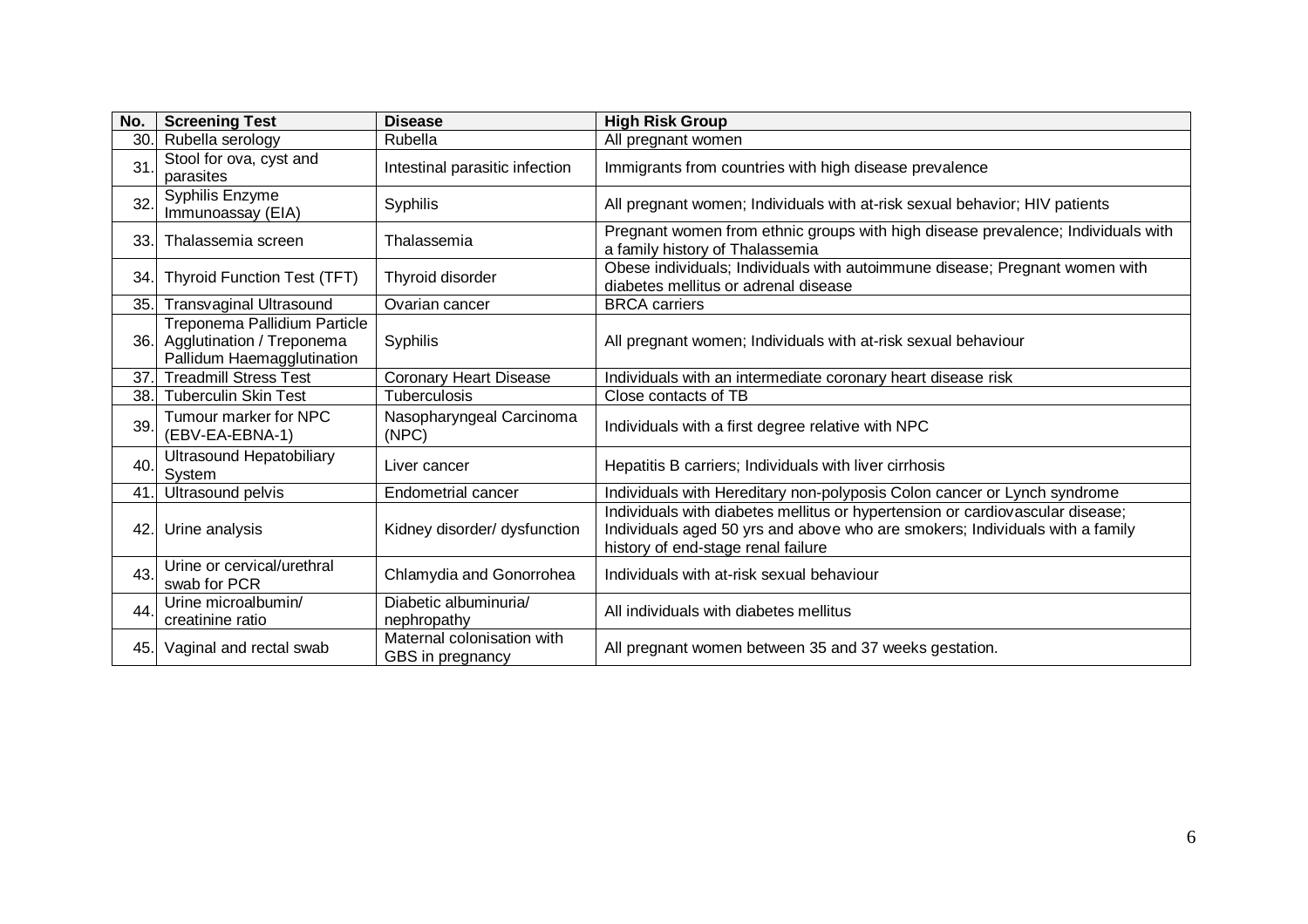### **USE OF HBA1C AS AN ALTERNATIVE INITIAL SCREENING TEST FOR DIABETES MELLITUS**

1. All doctors should note that **HbA1c may be used an alternative initial screening test for Diabetes Mellitus (DM)**. This is in line with international guidelines adopted by the World Health Organization (WHO), the International Expert Committee of the American Diabetes Association (ADA), as well as other countries such as Australia, New Zealand, Japan and Malaysia.

2. Based on analyses of the 2010 National Health Survey data, HbA1c results of 6.0% and below correlated well with a diagnosis of No Diabetes, while HbA1c of 7.0% and above correlated well with a diagnosis of Diabetes. A screening HbA1c result of between 6.1% and 6.9% would necessitate further tests with either a Fasting Plasma Glucose (FPG) or a 2-hour Oral Glucose Tolerance Test (2hOGTT) (Table 1).

|                    | HbA1c      | Interpretation   | <b>Action</b>                             | <b>Recommended</b>                |
|--------------------|------------|------------------|-------------------------------------------|-----------------------------------|
|                    | screening  |                  |                                           | <b>Diagnosis</b>                  |
| <b>High risk</b>   | $6.0%$ and | Low probability  | No further tests needed if                | <b>No Diabetes</b>                |
| of DM <sup>^</sup> | below      | of diabetes.     | there are no symptoms of<br>$diabetes5$ . | Maintain healthy<br>lifestyle and |
| <b>OR</b>          |            |                  |                                           | weight. Repeat                    |
|                    |            |                  | Further testing with an                   | test in 3 years.                  |
| Age                |            |                  | FPG or a 2hOGTT is                        |                                   |
| $\geq 40$ years    |            |                  | recommended in the                        |                                   |
|                    |            |                  | presence of clinical                      |                                   |
|                    |            |                  | suspicion of diabetes.                    |                                   |
|                    | $6.1\%$ to | Proceed to FPG   | $FPG \leq 6.0$ mmol/L                     |                                   |
|                    | 6.9%       | or OGTT.         | OR.                                       |                                   |
|                    |            |                  | 2hOGTT< 7.8 mmol/L                        |                                   |
|                    |            |                  | FPG 6.1 - 6.9 mmol/L                      | <b>Pre-diabetes</b>               |
|                    |            |                  | OR.                                       | Manage as per                     |
|                    |            |                  | 2hOGTT 7.8 - 11.0                         | Appropriate Care                  |
|                    |            |                  | mmol/L                                    | Guidelines (ACG).                 |
|                    |            |                  | $FPG \ge 7.0$ mmol/L                      | <b>Diabetes</b>                   |
|                    |            |                  | OR.                                       | Manage                            |
|                    |            |                  | $2hOGTT \ge 11.1$ mmol/L                  | accordingly.                      |
|                    | 7.0% and   | High probability | No further tests needed.                  |                                   |
|                    | above      | of diabetes.     |                                           |                                   |

**Table 1:** Summary of HbA1c Screening Guidelines

^ Risk factors include: overweight/obesity (BMI ≥ 25.0 kg/m<sup>2</sup>); first degree relative with DM; high risk ethnicity; women who have delivered a baby 4kg or more, or with previous gestational DM; hypertension; low HDL cholesterol or high triglyceride level; women with polycystic ovarian syndrome; impaired glucose tolerance or impaired fasting glucose; or individuals identified to be at high risk via the diabetes risk assessment tool.

 $\overline{a}$ <sup>5</sup> Symptoms of diabetes mellitus include: frequent urination, increased thirst, weight loss with no obvious cause, frequent skin infections, slow wound healing, and blurring of vision. Of note, these symptoms are not specific for diabetes.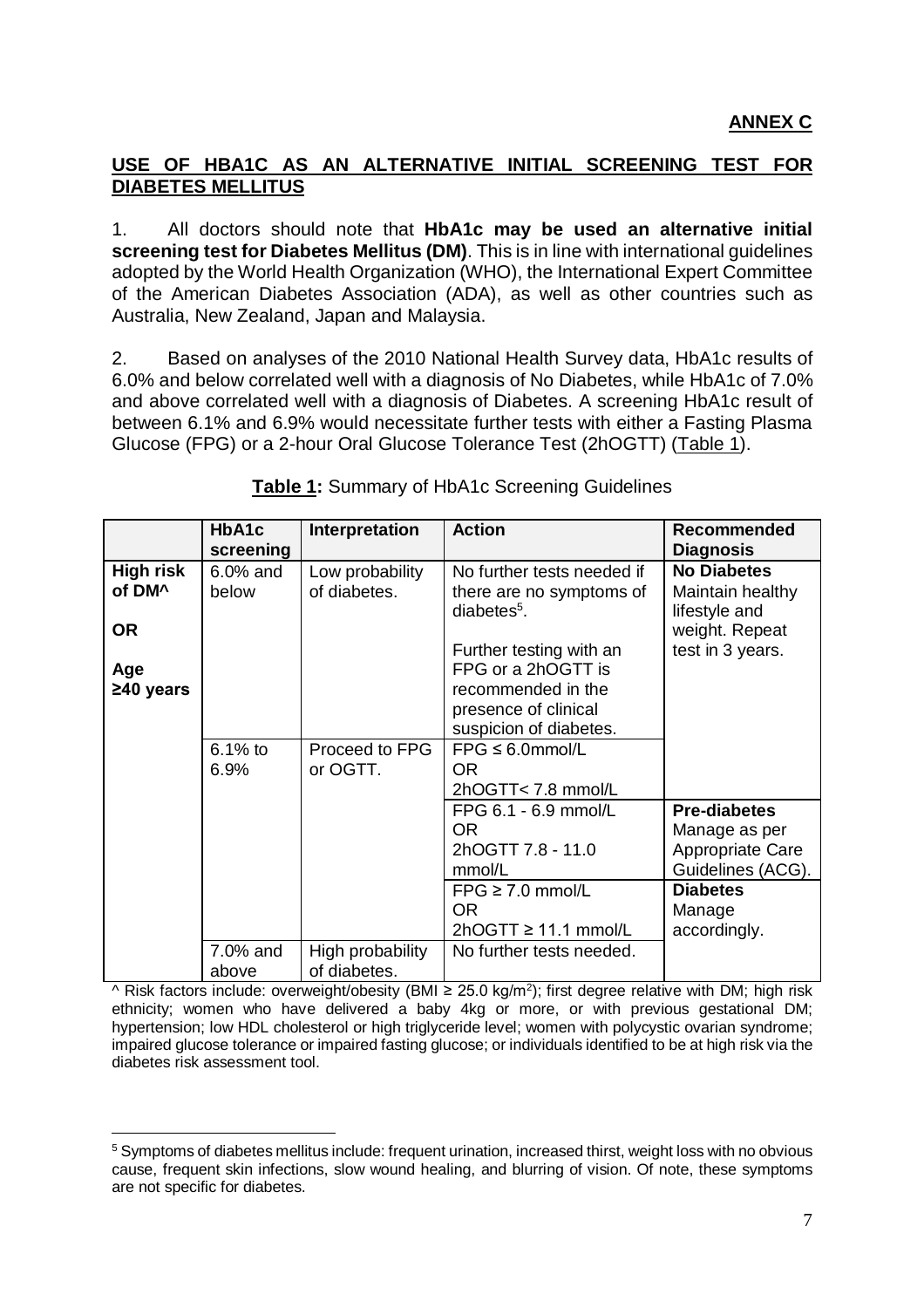3. In using HbA1c as a screening test for diabetes, doctors should be aware of certain medical conditions and physiological states that may affect the accuracy of the HbA1c measurement. In the presence of these conditions, the use of HbA1c for screening of diabetes is not recommended. These include:

- a. Haemoglobinopathies. The presence of haemoglobinopathies (thalassaemia<sup>6</sup> or variant haemoglobin traits) can interfere with HbA1c laboratory methods, causing spuriously high or low results.
- b. Other medical conditions. As HbA1c measures the level of glycated haemoglobin over the past 6-12 weeks, any condition that leads to an increase or decrease in turnover of red blood cells would lead to spurious results (Table 2).

| <b>Condition</b>                                                       | <b>Physiological effects</b>                                                                                                                                                        | <b>Effect on</b><br>HbA1c |
|------------------------------------------------------------------------|-------------------------------------------------------------------------------------------------------------------------------------------------------------------------------------|---------------------------|
| Haemoglobinopathies (e.g.<br>thalassaemia and<br>haemoglobin variant)  | Shortened red blood cell lifespan.<br>Additionally, they may interfere with certain<br>laboratory methods. These interfering effects<br>are variable, depending on the method used. | Decreased                 |
| Iron deficiency anaemia                                                | Prolonged red blood cell lifespan                                                                                                                                                   | Increased                 |
| Vitamin B12/ folate<br>deficiency                                      | Decreased erythropoiesis                                                                                                                                                            | Increased                 |
| Recent blood loss<br>(including blood donation),<br>Haemolytic anaemia | Increased erythropoiesis                                                                                                                                                            | Decreased                 |
| Recent blood transfusion                                               | Potential dilution with transfused blood                                                                                                                                            | Decreased                 |
| Chronic renal failure                                                  | Reduced red blood cell lifespan, use of<br>erythropoietin                                                                                                                           | Decreased                 |
| Chronic liver disease                                                  | Increased erythropoiesis                                                                                                                                                            | Decreased                 |
| Pregnancy'                                                             | Increased red blood cell turnover                                                                                                                                                   | Decreased                 |

**Table 2**: Conditions that may lead to spurious HbA1c results

4. Both venous blood and capillary blood samples are suitable for HbA1c testing. Mainframe analysers in labs and Point of Care Testing (POCT) devices that are National Glycohaemoglobin Standardization Programme (NGSP) - certified and conform to the Health Sciences Authority's External Quality Assurance Programme (EQAP) should be used for screening diabetes. Licensees of healthcare institutions will also receive an email notification via the E-Licensing for Healthcare (eLIS) system providing more details on the regulatory requirements for onsite HbA1c testing.

5. Doctors who prefer to use the FPG or the OGTT for the screening and diagnosis of diabetes mellitus may continue to do so.

 $\overline{a}$ <sup>6</sup> Thalassaemia, with a local population prevalence of 4%, is the most common genetic blood disorder.

 $7$  HbA1c is not recommended for screening of Gestational Diabetes Mellitus. Doctors may refer to the Appropriate Care Guidelines 'Gestational Diabetes Mellitus – An update on screening, diagnosis and follow-up' issued in May 2018 for more details.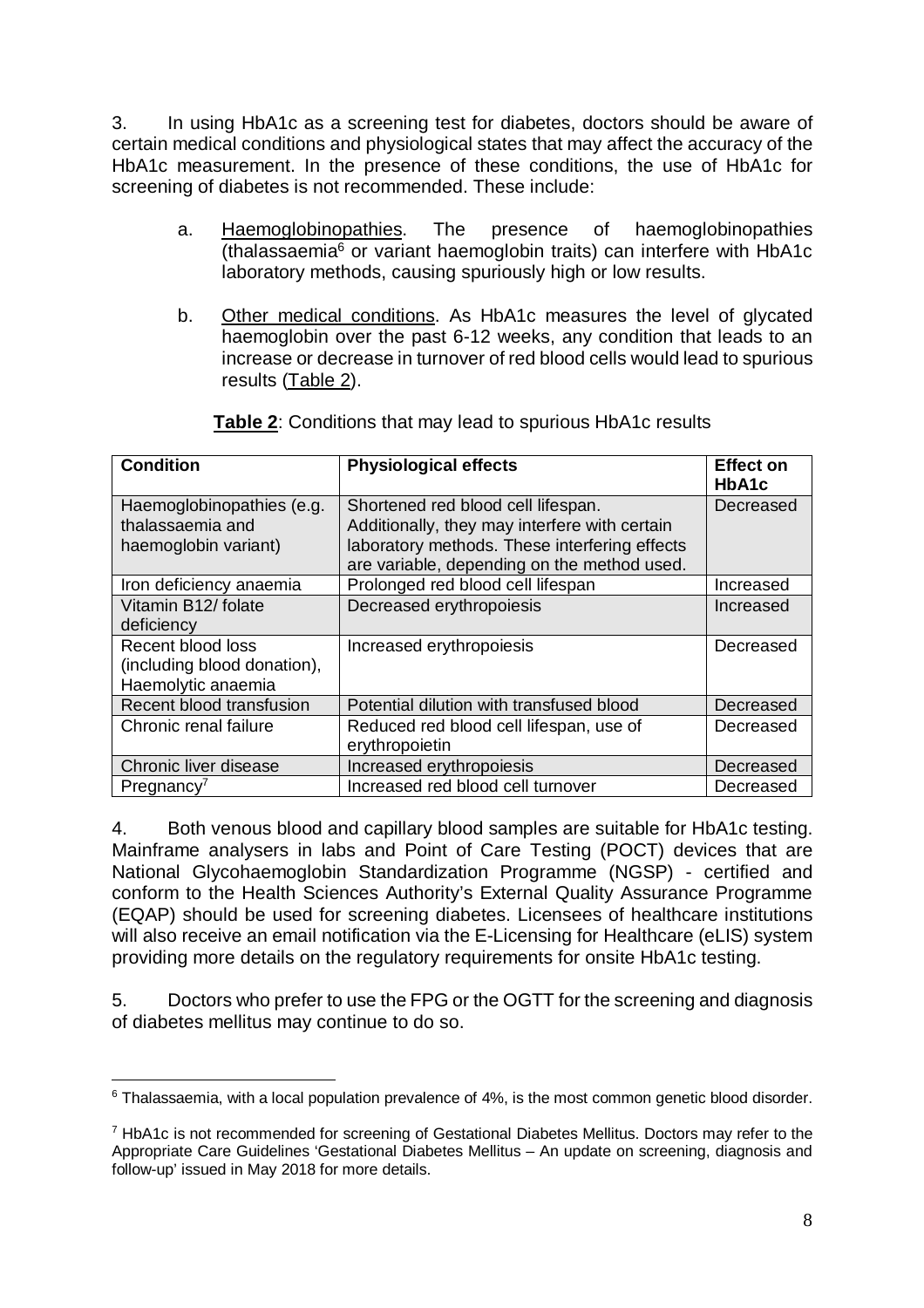### **USE OF NON-FASTING LIPID PROFILE AS AN ALTERNATIVE INITIAL SCREENING TEST FOR LIPID DISORDERS**

1. All doctors should note that **the non-fasting lipid profile may be used as an alternative initial screening test for lipid disorders.** This is in line with international guidelines adopted by a number of countries and organizations including the UK National Institute for Health and Care Excellence (NICE), the New Zealand Ministry of Health, the Canadian Cardiovascular Society, the European Atherosclerosis Society, and the European Federation of Clinical Chemistry & Laboratory Medicine.

2. Existing literature show that non-fasting Triglycerides (TG) are on average, between 0.1mmol/L to 0.3mmol/L **higher** than fasting TG. Non-fasting Low-Density-Lipoprotein Cholesterol (LDL-C) are on average between 0.1mmol/L to 0.3mml/L **lower** than fasting LDL-C.

3. Given that the mean differences between fasting and non-fasting samples is minimal, there are no changes to the current diagnostic and management thresholds.

4. Doctors should consider performing fasting lipid profiles instead of non-fasting lipid profiles whenever there is an uncertainty over the potential validity of the results, especially if pharmacological therapy is being considered. For example:

- (a) High fat consumption prior to test which leads to abnormally high TG readings. Markedly high TG readings (≥4.5mmol/L) in turn would invalidate calculated LDL-C levels (based on the Friedewald formula).
- (b) Borderline TG or LDL-C levels: Some individuals with borderline high TG levels in the non-fasted state may have normal TG levels in the fasted state. Similarly, some individuals with borderline normal LDL-C levels in the non-fasted state may actually have elevated LDL-C levels in the fasted state.

5. Only venous blood samples will be permitted for testing by mainframe analysers as the use of POCT devices for the screening of lipid disorders has yet to be validated.

6. Doctors who prefer to use fasting lipid tests for the screening of lipid disorders may continue to do so.

7. In view of the allowance of the non-fasting lipid profile as an alternative initial screening test for lipid disorders, an addendum to the 2016 MOH Lipids Clinical Practice Guidelines would be published on MOH's website.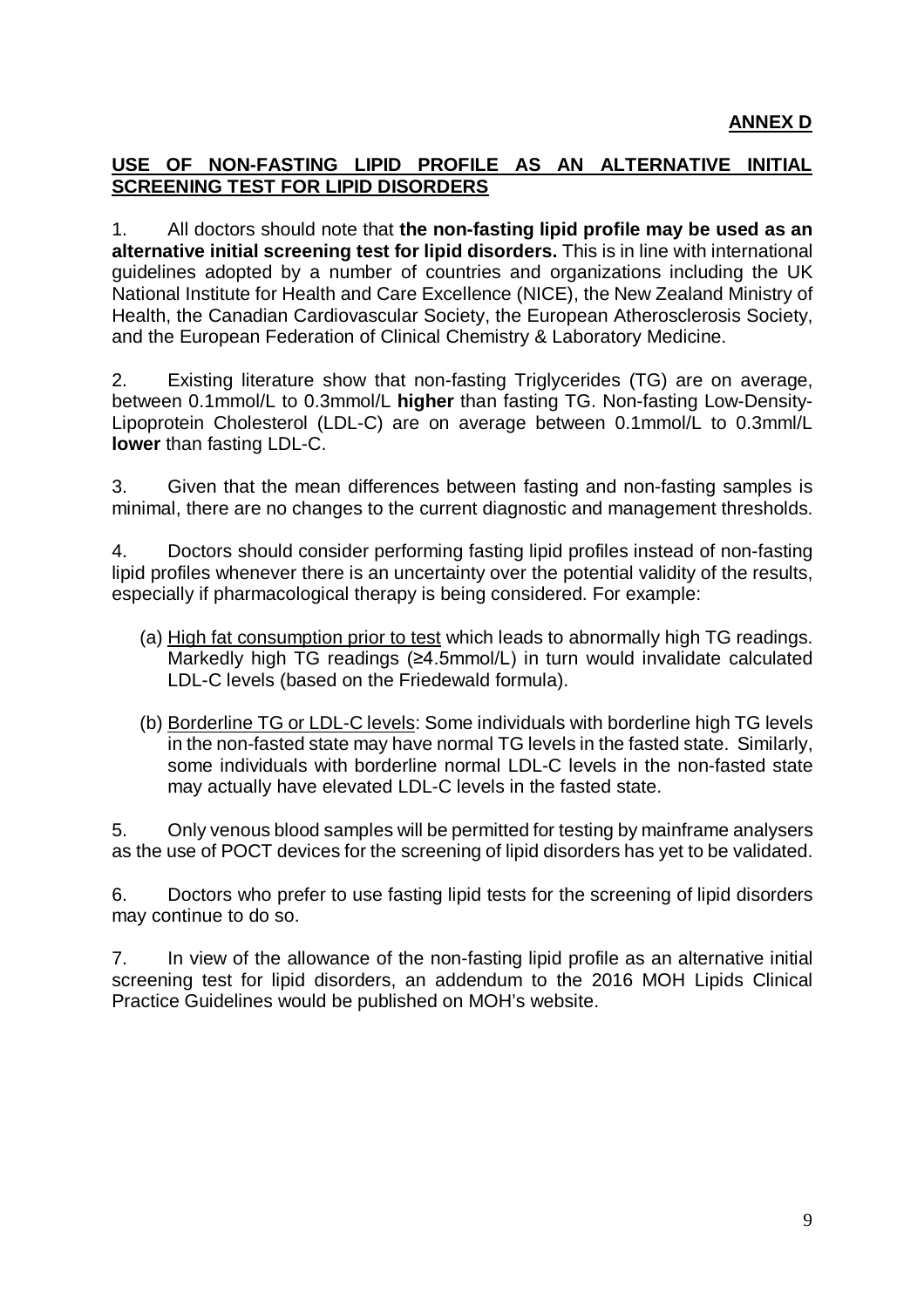### **USE OF HUMAN PAPILLOMAVIRUS (HPV) TEST AS THE PRIMARY SCREENING TEST INSTEAD OF PAP SMEAR FOR WOMEN AGED 30 YEARS AND ABOVE**

1. All doctors should note that **Human Papillomavirus (HPV) testing is recommended as the primary screening test for women aged 30 years and above at a screening interval of five years<sup>8</sup>** . The method of sample collection remains the same.

2. The current guidelines recommend that women aged 25-69 years, who have ever had sex, undergo Pap smear as the primary screening test, once every 3 years. However, recent studies have shown that the HPV test is more sensitive and cost effective than the Pap smear. The case for HPV testing to replace Pap smear is further supported by studies showing that most cases of carcinoma-in-situ (CIN) and cervical cancer are preceded by HPV infection<sup>9</sup>. A negative HPV test would therefore only require a repeat test in five years.

3. However, because of the high prevalence of HPV infection among women between the ages of 25 to 29 years, HPV testing in this age band would lead to increased colposcopies and unnecessary interventions, especially when approximately 90% of those infected with HPV will clear acquisition spontaneously within 2 years. Therefore, **Pap smears performed at three yearly intervals, remain the recommended primary screening test for women aged 25 to 29 years.**

4. The possible outcomes of a HPV test and the corresponding follow-up actions and potential benefits are summarized in Table 3.

| <b>Table 3:</b> Summary of outcomes, follow up actions, and potential benefits of primary |  |
|-------------------------------------------------------------------------------------------|--|
| HPV testing (among women aged 30 years and above)                                         |  |

| <b>Outcomes</b>                       | <b>Follow-up actions</b>                                                                                                          | <b>Benefits</b>                                                                                   |
|---------------------------------------|-----------------------------------------------------------------------------------------------------------------------------------|---------------------------------------------------------------------------------------------------|
| Positive for HPV<br>16/1810           | Refer to SOC for further<br>investigation with colposcopy.                                                                        | If found to have CIN or cervical<br>cancer on colposcopy, would<br>benefit from timely treatment. |
|                                       |                                                                                                                                   | If colposcopy was negative, would<br>still benefit from closer monitoring.                        |
| Positive for non-<br><b>HPV 16/18</b> | Sample collected through liquid<br>based cytology (LBC) for HPV<br>testing will be used to perform a<br>pap smear for cytological | If found to have CIN or cervical<br>cancer on colposcopy, would<br>benefit from timely treatment. |
|                                       | examination (results determine<br>further follow-up action).                                                                      | If colposcopy was negative, would<br>still benefit from closer monitoring.                        |
| Negative for HPV                      | Five yearly HPV screening.                                                                                                        | Reduced frequency of screening<br>from 3 yearly to 5 yearly.                                      |

 $\overline{a}$ <sup>8</sup> Under SFL, subsidies for HPV tests are available for women up to 69 years of age.

<sup>9</sup> HPV infection may precede CIN by >5 years and cervical cancer by between 10-30 years.

<sup>10</sup> HPV types 16 and 18 together cause approximately 70% of call cervical cancer cases.